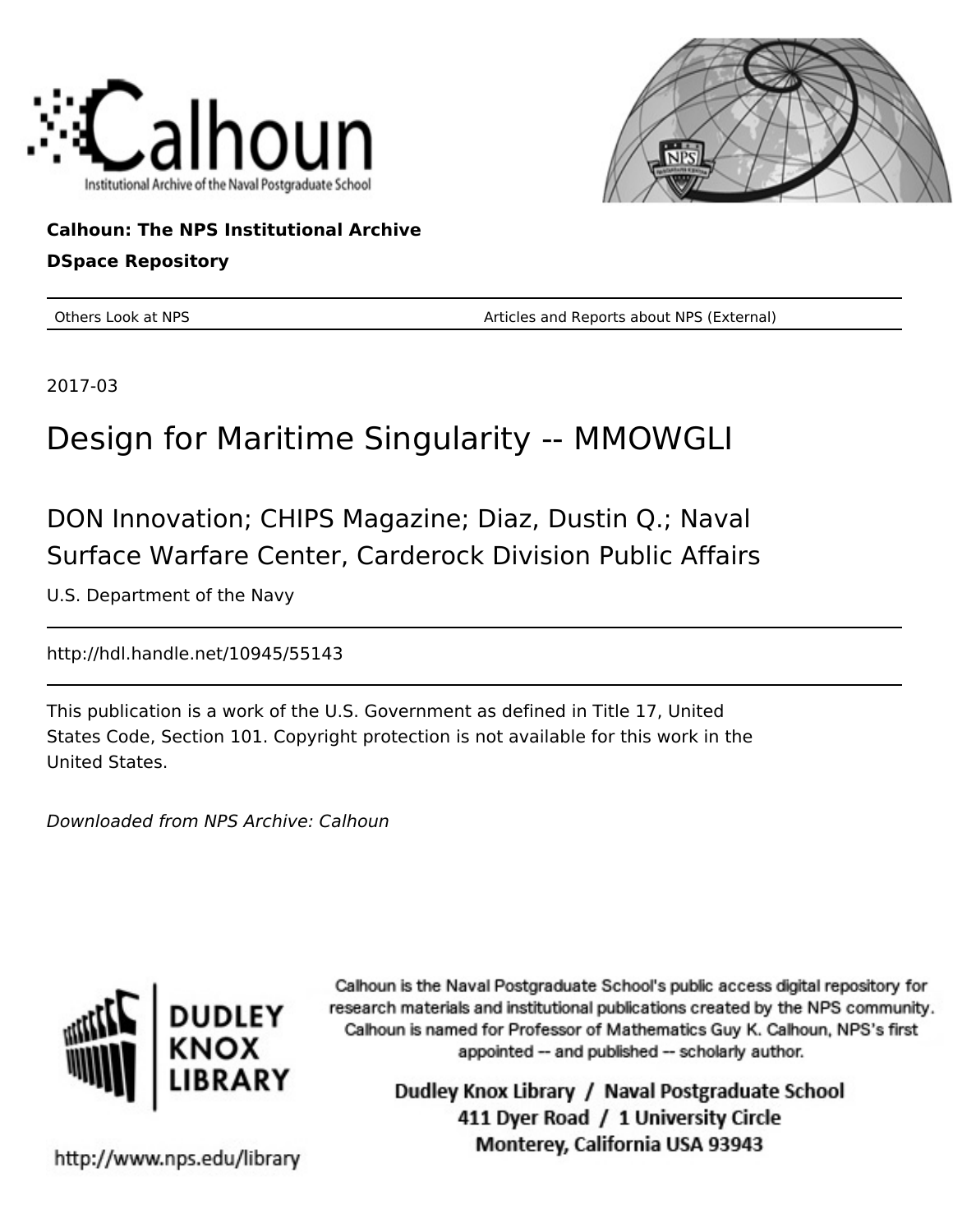**[Notify Me of New Issue](mailto:Chips@navy.mil?subject=Notify%20Me%20of%20New%20CHIPS%20Issue&body=CHIPS,%20the%20Department%20of%20the%20Navy) Notify Me of New Issue**



ne departaent of the may's information technology magazine

**[CURRENT ISSUE](http://www.doncio.navy.mil/chips/Issue.aspx) [BACK ISSUES](http://www.doncio.navy.mil/chips/BackIssues.aspx) [AUTHOR INDEX](http://www.doncio.navy.mil/chips/AuthorIndex.aspx) [BROWSE TAGS](http://www.doncio.navy.mil/chips/ArticleDetails.aspx?id=8755#) [ABOUT CHIPS](http://www.doncio.navy.mil/chips/About.aspx)** GO

**Email** 

## Design for Maritime Singularity — MMOWGLI

By Dustin Q. Diaz, Naval Surface Warfare Center, Carderock Division Public Affairs - [January-March 2017](http://www.doncio.navy.mil/CHIPS/Issue.aspx?ID=69)

#### WEST BETHESDA, Md. (NNS) -- The Navy is inviting gamers to another MMOWGLI (Massive Multiplayer Online Wargame Leveraging the Internet) event in March.

This online game calls forth the combined imagination of the Navy's members and other public players. The Navy is looking for insight from people who are curious about the future and want to help design the Navy for a post-Singularity world.

A Singularity represents the convergence of forces so profound and transformational it creates an event horizon which we lack understanding beyond. On Earth, this represents the emergence of greater-than-human intelligence from technological means. According to Garth Jensen, director for innovation at Naval Surface Warfare Center, Carderock Division, experts estimate the "Year of the Singularity" could come as soon as 2035.

"What we can't see is what lies over that horizon," Jensen said. "If you've wondered what would happen to the Navy when that time arrives, you're not alone. The Navy is looking for insight from people like you who are curious about the future and willing to put their imagination to work. Not a technologist? Don't worry. This issue is so complex and open-ended that we need everyone's perspective to help think it through. Help us design our Navy for the post-Singularity world that's rapidly approaching!"

Game players can post ideas and then respond with other ideas which build, counter, redirect, or call for further expertise. Gameplay generates insight into complex, difficult, real-world challenges. After the game, the best ideas and concepts are considered for adoption by the Office of Naval Research and other Navy stakeholders. There is no telling how far a player's influence might reach.

Those up to the challenge can sign up at this link: [http://mmowgli.nps.edu/singularity/signup.](http://mmowgli.nps.edu/singularity/signup) The MMOWGLI game will be hosted on the Naval Postgraduate School's MMOWGLI platform and runs in any web browser on a personal computer or laptop. In addition, MMOWGLI support can be found through mobile devices such as an iPad. The game is open to all like-minded people who would also like to contribute, so please pass on this information.

For more information, visit [http://www.navy.mil/,](http://www.navy.mil/) <http://www.facebook.com/usnavy/>, or <http://www.twitter.com/usnavy/>.

For more news from Naval Surface Warfare Center, Carderock Division, visit [http://www.navy.mil/local/nswcc/.](http://www.navy.mil/local/nswcc/)

TAGS: [Cybersecurity](http://www.doncio.navy.mil/chips/TagResults.aspx?ID=28), [InfoSharing](http://www.doncio.navy.mil/chips/TagResults.aspx?ID=78), [KM](http://www.doncio.navy.mil/chips/TagResults.aspx?ID=33)



*[This wave was designed as artwork for](http://www.doncio.navy.mil/uploads/0301JWR46441.jpg) the Massive Multiplayer Online Wargame Leveraging the Internet (MMOWGLI) game taking place in March. The Design for Maritime Singularity-MMOWGLI is meant to help design the Navy of the future. The designer of the wave is Lt. Cmdr. Kristen Wheeler, executive officer of Naval Operations Support Center San Jose in California. (Released)*

#### Related CHIPS Articles

[Framework for Success: Naval Future](http://www.doncio.navy.mil/chips/ArticleDetails.aspx?ID=9148) Force S&T Expo

[U.S. Navy History and Week in Review](http://www.doncio.navy.mil/chips/ArticleDetails.aspx?ID=9145)

[4 things mission and industry partners](http://www.doncio.navy.mil/chips/ArticleDetails.aspx?ID=9112) need to know about DISA

[DISA 'reimagining the workplace'](http://www.doncio.navy.mil/chips/ArticleDetails.aspx?ID=9111)

DoD Seeks to Stay Ahead of [Cybersecurity Threats, Acting CIO Says](http://www.doncio.navy.mil/chips/ArticleDetails.aspx?ID=9108)

#### Related DON CIO News

[DON IT 2017 Conferences: Question,](http://www.doncio.navy.mil/ContentView.aspx?ID=9051) Learn, Network, Innovate

[DON IT Conference Presentations](http://www.doncio.navy.mil/ContentView.aspx?ID=9039) Available

[Join Us At DON IT East 2017](http://www.doncio.navy.mil/ContentView.aspx?ID=8344)

DON CIO Awards Recognize Information Management and [Information Technology Excellence](http://www.doncio.navy.mil/ContentView.aspx?ID=7772)

[DON CIO Congratulates Award Winners](http://www.doncio.navy.mil/ContentView.aspx?ID=6058)

### Related DON CIO Policy

[DON Public Affairs Policy and](http://www.doncio.navy.mil/ContentView.aspx?ID=4006) Regulations

DON Information [Technology/Cyberspace Efficiency](http://www.doncio.navy.mil/ContentView.aspx?ID=2061) Initiatives and Realignment

Ensuring the Quality of Information [Disseminated to the Public by the DON](http://www.doncio.navy.mil/ContentView.aspx?ID=1186)